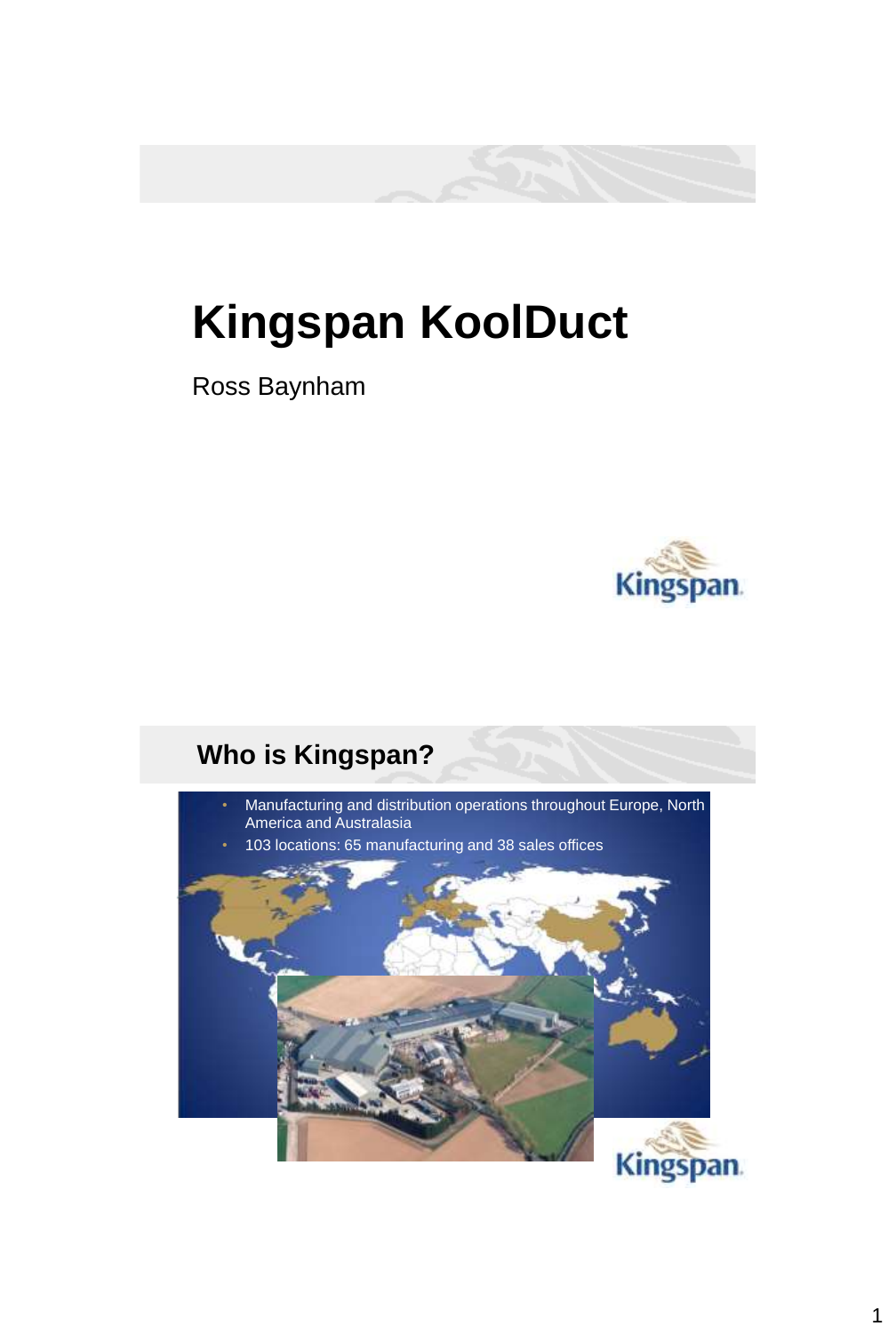#### **Types of Rigid Ducting**

Pre-Insulated Ducting or Sheet Metal Ducting **- Koolduct Panel** with internal or







**Kingspan**.

Koolduct **Externally insulated** 

### **What is the KoolDuct System?**

- Super High Performance Koolduct Pre-Insulated Ductwork System -Rigid thermoset resin insulation forms the walls of the duct
- Alternative to Insulated Galvanised Steel

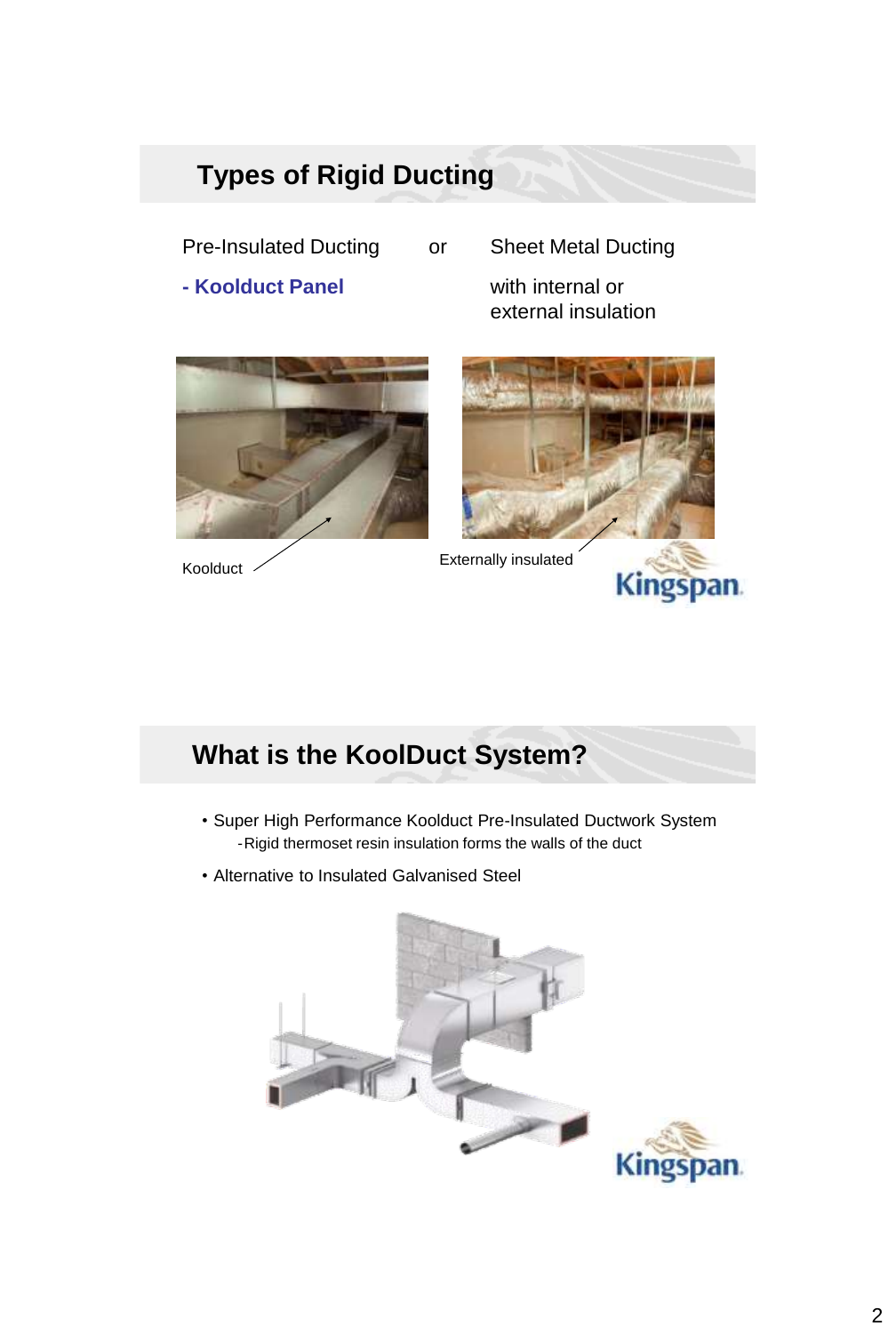### **KoolDuct – Easy to Manufacture**

- Workshop Fabrication
	- Using integrated computer generated CNC cutting • Flat pack to site for easy access



#### **KoolDuct – High Thermal Performance**



Highest Performance, Lowest Profile

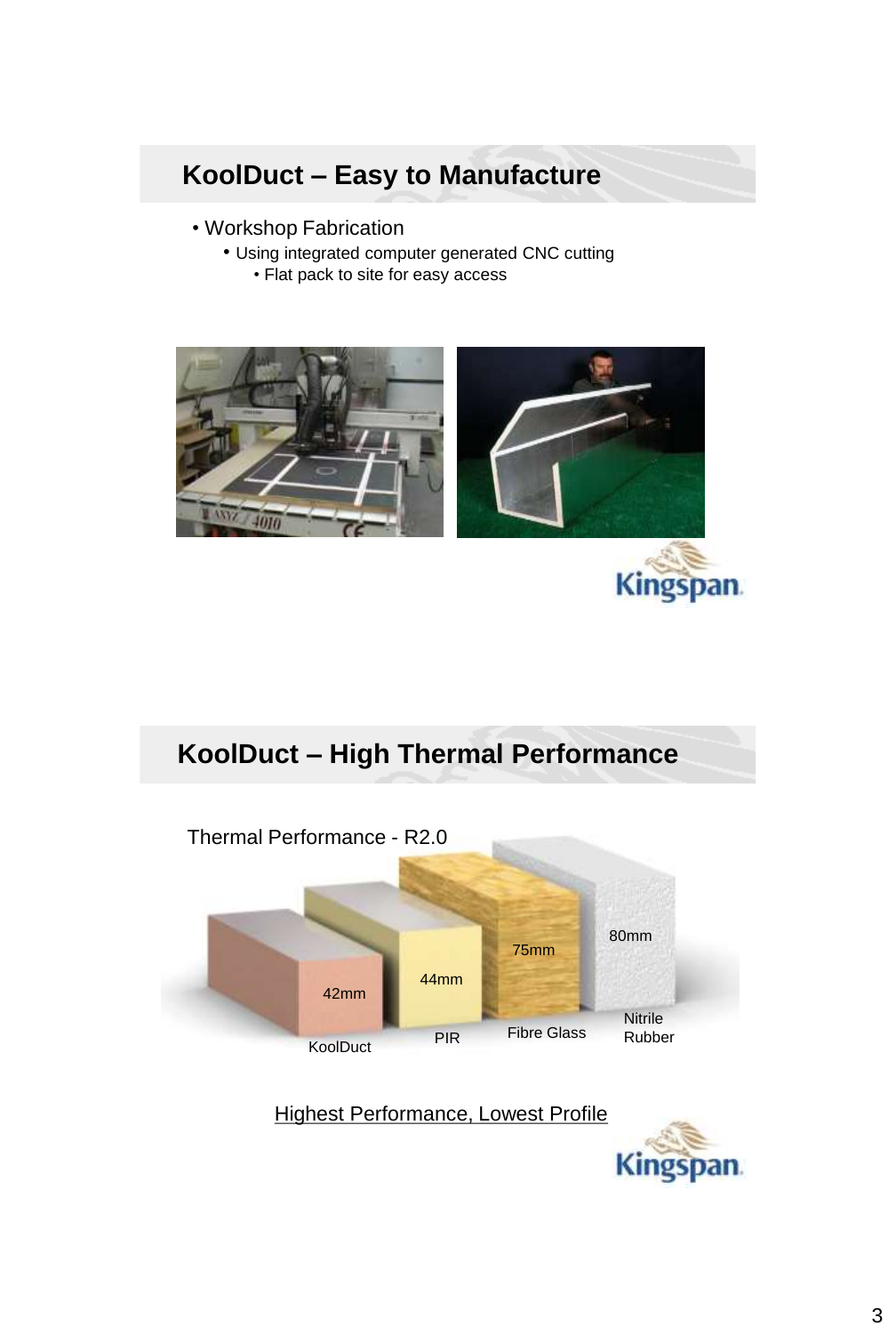### **KoolDuct – Light Weight**



- Approximately 80% lighter than traditional metal ducting
- R2.0 ducting -1m\*1m\*1m
	- Koolduct approx 10kg
	- Insulated steel approx 48kg
- Reduced structural load for retro-fit or heritage buildings



an.

#### **KoolDuct – Valuable Space Saving**

- No lagging required can be installed flush to ceilings or soffits
	- Save 150mm above ducting
	- Comparison of single R2.0 300mm square duct
		- $\div$  Koolduct < 400mm of space required
			- $\div$  Insulated Steel Duct 600mm of space required (min 150mm for lagging access)

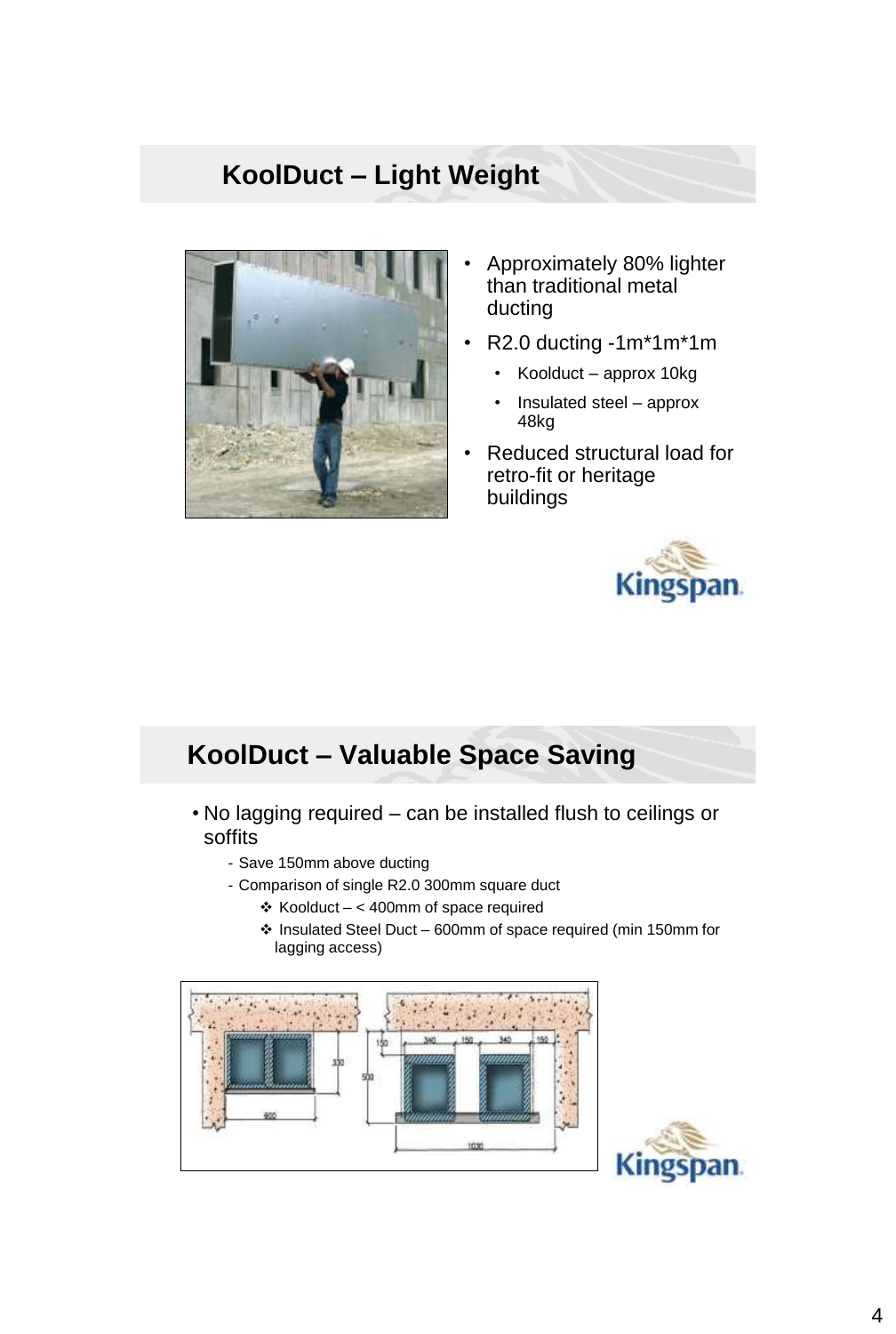#### **KoolDuct - Air Quality**





- No loose fibres
- >90% Closed cell
- Suitable for high spec projects • Health and hygiene industry
- Suitable for high humidity apps
	- Swimming Pools
- Will resist attack from mould and microbial growth
- Rodent and Vermin resistant
- Cleanable ductwork



Kingspan.

#### **KoolDuct - Air Leakage** • Reduced Air Leakage • Up to 85% reduction • Greater flexibility in energy efficient design • Reduce plant size • SMACNA Class 3 • BSRIA (Building Services Research & Info Assoc) • 30% energy consumption reduction **10 40 45 50 Leakage m 3/hr/m 2 Pressure - Pascals 0 15 20 25 30 35 6 5 4 3 2 1 Koolduct Ducting Sheet Metal Ducting**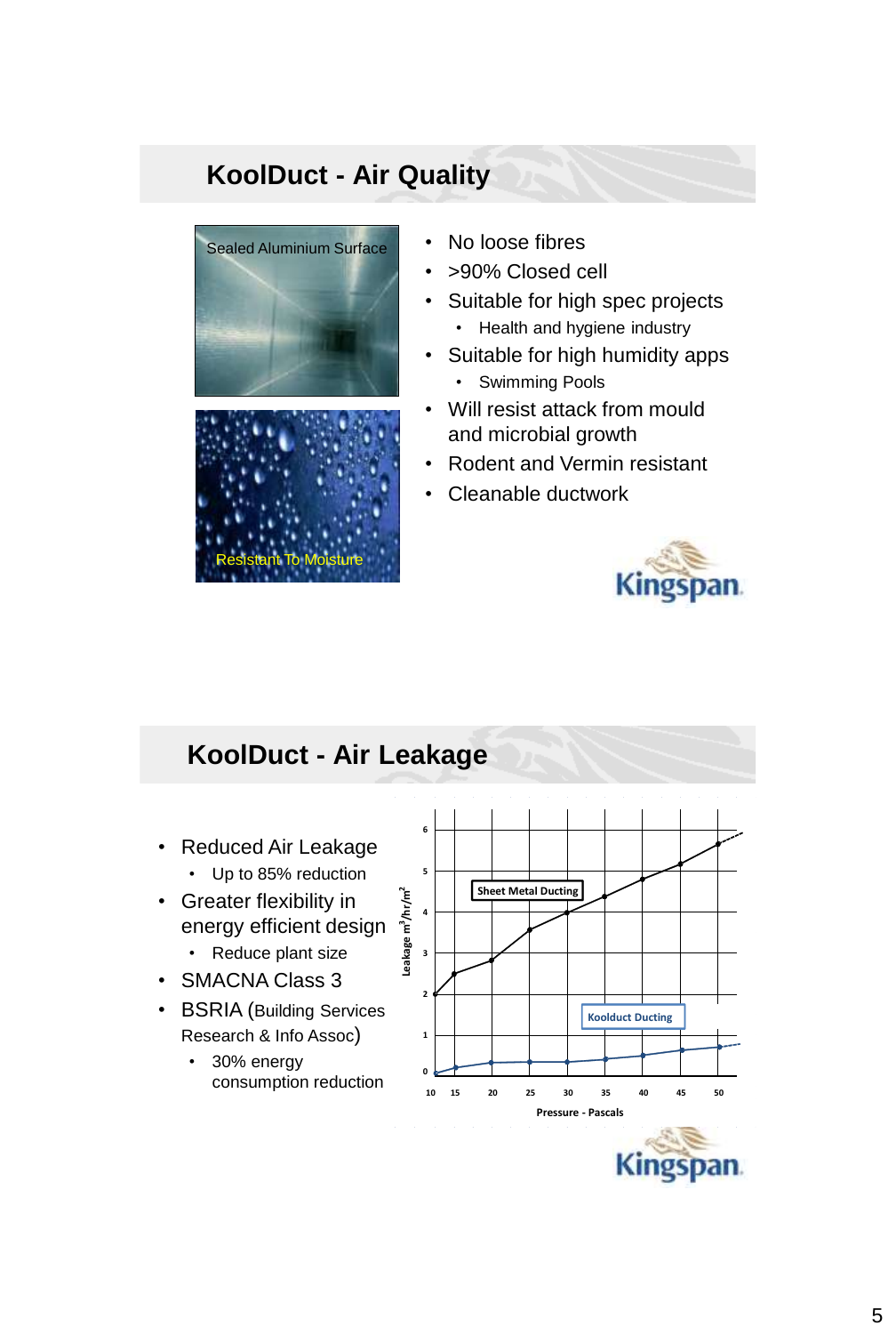#### **NCC 2013 Requirements**

| Climate Zone and<br>Element                   | Minimum Total R-Value for ductwork |                  |                  |                  |                  |                  |                  |                  |
|-----------------------------------------------|------------------------------------|------------------|------------------|------------------|------------------|------------------|------------------|------------------|
|                                               | Climate Zone                       |                  |                  |                  |                  |                  |                  |                  |
| Climate Zone                                  | $\mathbf{1}$                       | $\overline{2}$   | 3                | 4                | 5                | 6                | $\overline{7}$   | 8                |
| Ductwork within a<br><b>Conditioned Space</b> | R <sub>1.2</sub>                   | R <sub>1.2</sub> | R <sub>1.2</sub> | R <sub>1.2</sub> | R <sub>1.2</sub> | R <sub>1.2</sub> | R <sub>1.2</sub> | R <sub>1.6</sub> |
| Ductwork in all other<br>locations            | R <sub>2.0</sub>                   | R <sub>2.0</sub> | R <sub>2.0</sub> | R <sub>2.0</sub> | R <sub>2.0</sub> | R <sub>2.0</sub> | R <sub>2.0</sub> | R <sub>2.4</sub> |
| Ductwork exposed to<br>the sun                | R3.0                               | R3.0             | R3.0             | R3.0             | R3.0             | R3.0             | R3.0             | R3.4             |



#### **What is a Conditioned Space?**

NCC Definitions A1.1

**Conditioned Space** means a space within a building, including a ceiling or under-floor supply air plenum or return air plenum, where the environment is likely, by the intended use of the space, to have its temperature controlled by air-conditioning....